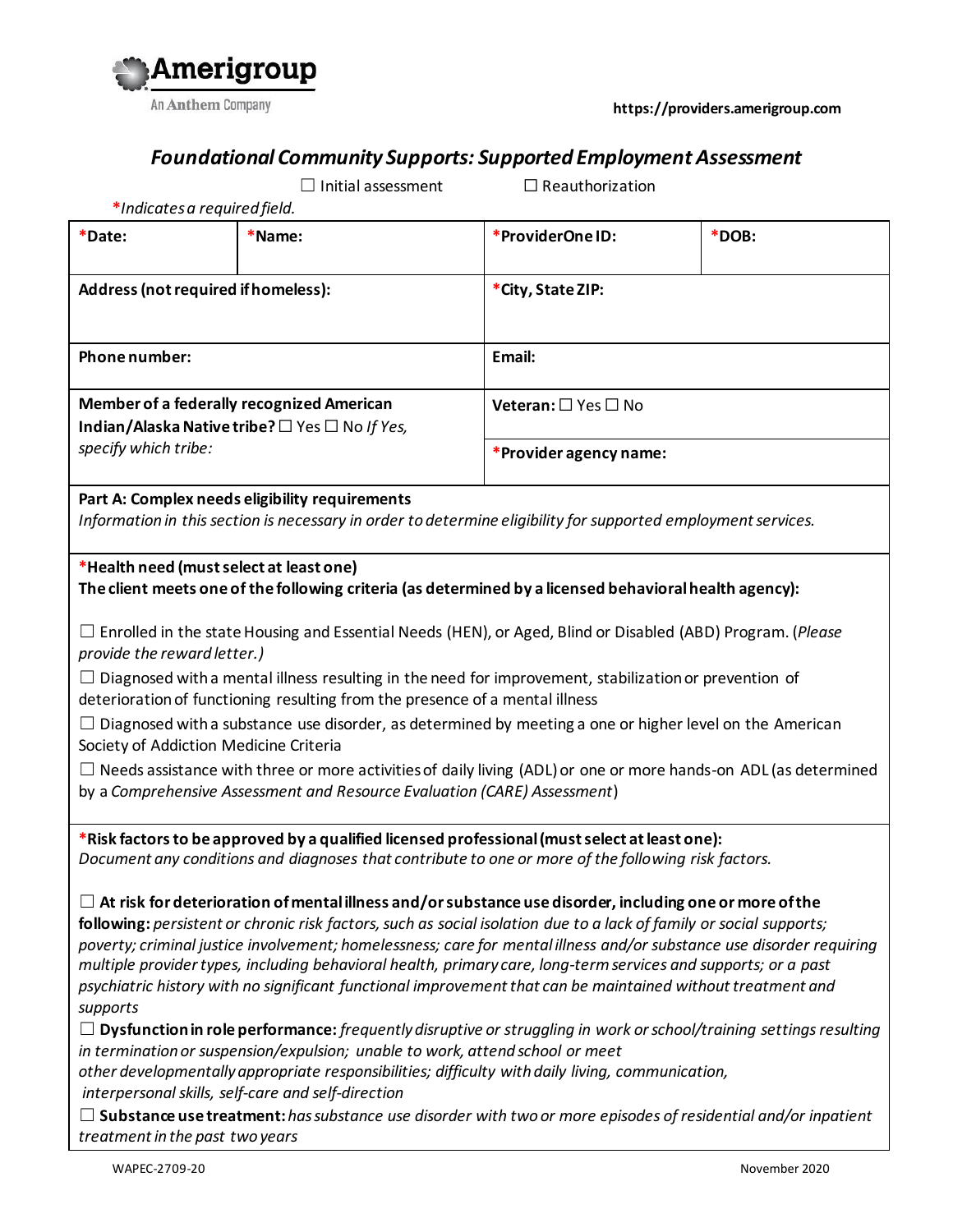| $\Box$ An inability to obtain or maintain employment resulting from age, physical disability or traumatic brain injury<br>(must be the result of a CARE Assessment)<br>$\Box$ Unable to be gainfully employed for at least 90 consecutive days due to a mental or physical impairment ( <i>must</i><br>be the result of a HEN/ABD Progressive Evaluation process)<br>Please provide any additional details (if applicable):<br>Part B: Employment assessment<br>Please fill out to the best of your ability. Information in this section assesses the individual's employment needs,<br>preferences and capacities. This information is required, but does not impact eligibility.<br>Is the client interested in seeking employment? $\Box$ Yes $\Box$ No If yes, what<br>is the source of this answer:<br>Client statement<br>$\Box$ Referral from clinician/case manager/other<br>$\Box$ Family discussion (or legal guardian or designated representative) $\Box$ Other:<br>*Employment status:<br>$\Box$ Unemployed<br>$\Box$ Employed part time<br>$\Box$ Employed full time<br>$\Box$ Nonpaid employment activities<br>$\Box$ Enrolled in training/education program<br>*Income source (check all that apply):<br>$\Box$ Social Security<br>$\Box$ Pension<br>$\Box$ Social Security Income<br>□ Social Security Disability Income<br>$\Box$ Temporary Assistance for Needy Families<br>$\Box$ Aged, Blind and Disabled<br>Employment<br>$\Box$ Other: |  |  |  |  |
|---------------------------------------------------------------------------------------------------------------------------------------------------------------------------------------------------------------------------------------------------------------------------------------------------------------------------------------------------------------------------------------------------------------------------------------------------------------------------------------------------------------------------------------------------------------------------------------------------------------------------------------------------------------------------------------------------------------------------------------------------------------------------------------------------------------------------------------------------------------------------------------------------------------------------------------------------------------------------------------------------------------------------------------------------------------------------------------------------------------------------------------------------------------------------------------------------------------------------------------------------------------------------------------------------------------------------------------------------------------------------------------------------------------------------------------------------------------|--|--|--|--|
|                                                                                                                                                                                                                                                                                                                                                                                                                                                                                                                                                                                                                                                                                                                                                                                                                                                                                                                                                                                                                                                                                                                                                                                                                                                                                                                                                                                                                                                               |  |  |  |  |
|                                                                                                                                                                                                                                                                                                                                                                                                                                                                                                                                                                                                                                                                                                                                                                                                                                                                                                                                                                                                                                                                                                                                                                                                                                                                                                                                                                                                                                                               |  |  |  |  |
|                                                                                                                                                                                                                                                                                                                                                                                                                                                                                                                                                                                                                                                                                                                                                                                                                                                                                                                                                                                                                                                                                                                                                                                                                                                                                                                                                                                                                                                               |  |  |  |  |
|                                                                                                                                                                                                                                                                                                                                                                                                                                                                                                                                                                                                                                                                                                                                                                                                                                                                                                                                                                                                                                                                                                                                                                                                                                                                                                                                                                                                                                                               |  |  |  |  |
|                                                                                                                                                                                                                                                                                                                                                                                                                                                                                                                                                                                                                                                                                                                                                                                                                                                                                                                                                                                                                                                                                                                                                                                                                                                                                                                                                                                                                                                               |  |  |  |  |
|                                                                                                                                                                                                                                                                                                                                                                                                                                                                                                                                                                                                                                                                                                                                                                                                                                                                                                                                                                                                                                                                                                                                                                                                                                                                                                                                                                                                                                                               |  |  |  |  |
|                                                                                                                                                                                                                                                                                                                                                                                                                                                                                                                                                                                                                                                                                                                                                                                                                                                                                                                                                                                                                                                                                                                                                                                                                                                                                                                                                                                                                                                               |  |  |  |  |
|                                                                                                                                                                                                                                                                                                                                                                                                                                                                                                                                                                                                                                                                                                                                                                                                                                                                                                                                                                                                                                                                                                                                                                                                                                                                                                                                                                                                                                                               |  |  |  |  |
|                                                                                                                                                                                                                                                                                                                                                                                                                                                                                                                                                                                                                                                                                                                                                                                                                                                                                                                                                                                                                                                                                                                                                                                                                                                                                                                                                                                                                                                               |  |  |  |  |
|                                                                                                                                                                                                                                                                                                                                                                                                                                                                                                                                                                                                                                                                                                                                                                                                                                                                                                                                                                                                                                                                                                                                                                                                                                                                                                                                                                                                                                                               |  |  |  |  |
|                                                                                                                                                                                                                                                                                                                                                                                                                                                                                                                                                                                                                                                                                                                                                                                                                                                                                                                                                                                                                                                                                                                                                                                                                                                                                                                                                                                                                                                               |  |  |  |  |
|                                                                                                                                                                                                                                                                                                                                                                                                                                                                                                                                                                                                                                                                                                                                                                                                                                                                                                                                                                                                                                                                                                                                                                                                                                                                                                                                                                                                                                                               |  |  |  |  |
|                                                                                                                                                                                                                                                                                                                                                                                                                                                                                                                                                                                                                                                                                                                                                                                                                                                                                                                                                                                                                                                                                                                                                                                                                                                                                                                                                                                                                                                               |  |  |  |  |
|                                                                                                                                                                                                                                                                                                                                                                                                                                                                                                                                                                                                                                                                                                                                                                                                                                                                                                                                                                                                                                                                                                                                                                                                                                                                                                                                                                                                                                                               |  |  |  |  |
|                                                                                                                                                                                                                                                                                                                                                                                                                                                                                                                                                                                                                                                                                                                                                                                                                                                                                                                                                                                                                                                                                                                                                                                                                                                                                                                                                                                                                                                               |  |  |  |  |
|                                                                                                                                                                                                                                                                                                                                                                                                                                                                                                                                                                                                                                                                                                                                                                                                                                                                                                                                                                                                                                                                                                                                                                                                                                                                                                                                                                                                                                                               |  |  |  |  |
|                                                                                                                                                                                                                                                                                                                                                                                                                                                                                                                                                                                                                                                                                                                                                                                                                                                                                                                                                                                                                                                                                                                                                                                                                                                                                                                                                                                                                                                               |  |  |  |  |
|                                                                                                                                                                                                                                                                                                                                                                                                                                                                                                                                                                                                                                                                                                                                                                                                                                                                                                                                                                                                                                                                                                                                                                                                                                                                                                                                                                                                                                                               |  |  |  |  |
|                                                                                                                                                                                                                                                                                                                                                                                                                                                                                                                                                                                                                                                                                                                                                                                                                                                                                                                                                                                                                                                                                                                                                                                                                                                                                                                                                                                                                                                               |  |  |  |  |
|                                                                                                                                                                                                                                                                                                                                                                                                                                                                                                                                                                                                                                                                                                                                                                                                                                                                                                                                                                                                                                                                                                                                                                                                                                                                                                                                                                                                                                                               |  |  |  |  |
|                                                                                                                                                                                                                                                                                                                                                                                                                                                                                                                                                                                                                                                                                                                                                                                                                                                                                                                                                                                                                                                                                                                                                                                                                                                                                                                                                                                                                                                               |  |  |  |  |
|                                                                                                                                                                                                                                                                                                                                                                                                                                                                                                                                                                                                                                                                                                                                                                                                                                                                                                                                                                                                                                                                                                                                                                                                                                                                                                                                                                                                                                                               |  |  |  |  |
|                                                                                                                                                                                                                                                                                                                                                                                                                                                                                                                                                                                                                                                                                                                                                                                                                                                                                                                                                                                                                                                                                                                                                                                                                                                                                                                                                                                                                                                               |  |  |  |  |
|                                                                                                                                                                                                                                                                                                                                                                                                                                                                                                                                                                                                                                                                                                                                                                                                                                                                                                                                                                                                                                                                                                                                                                                                                                                                                                                                                                                                                                                               |  |  |  |  |
|                                                                                                                                                                                                                                                                                                                                                                                                                                                                                                                                                                                                                                                                                                                                                                                                                                                                                                                                                                                                                                                                                                                                                                                                                                                                                                                                                                                                                                                               |  |  |  |  |
|                                                                                                                                                                                                                                                                                                                                                                                                                                                                                                                                                                                                                                                                                                                                                                                                                                                                                                                                                                                                                                                                                                                                                                                                                                                                                                                                                                                                                                                               |  |  |  |  |
|                                                                                                                                                                                                                                                                                                                                                                                                                                                                                                                                                                                                                                                                                                                                                                                                                                                                                                                                                                                                                                                                                                                                                                                                                                                                                                                                                                                                                                                               |  |  |  |  |
|                                                                                                                                                                                                                                                                                                                                                                                                                                                                                                                                                                                                                                                                                                                                                                                                                                                                                                                                                                                                                                                                                                                                                                                                                                                                                                                                                                                                                                                               |  |  |  |  |
|                                                                                                                                                                                                                                                                                                                                                                                                                                                                                                                                                                                                                                                                                                                                                                                                                                                                                                                                                                                                                                                                                                                                                                                                                                                                                                                                                                                                                                                               |  |  |  |  |
|                                                                                                                                                                                                                                                                                                                                                                                                                                                                                                                                                                                                                                                                                                                                                                                                                                                                                                                                                                                                                                                                                                                                                                                                                                                                                                                                                                                                                                                               |  |  |  |  |
|                                                                                                                                                                                                                                                                                                                                                                                                                                                                                                                                                                                                                                                                                                                                                                                                                                                                                                                                                                                                                                                                                                                                                                                                                                                                                                                                                                                                                                                               |  |  |  |  |
|                                                                                                                                                                                                                                                                                                                                                                                                                                                                                                                                                                                                                                                                                                                                                                                                                                                                                                                                                                                                                                                                                                                                                                                                                                                                                                                                                                                                                                                               |  |  |  |  |
|                                                                                                                                                                                                                                                                                                                                                                                                                                                                                                                                                                                                                                                                                                                                                                                                                                                                                                                                                                                                                                                                                                                                                                                                                                                                                                                                                                                                                                                               |  |  |  |  |
|                                                                                                                                                                                                                                                                                                                                                                                                                                                                                                                                                                                                                                                                                                                                                                                                                                                                                                                                                                                                                                                                                                                                                                                                                                                                                                                                                                                                                                                               |  |  |  |  |
|                                                                                                                                                                                                                                                                                                                                                                                                                                                                                                                                                                                                                                                                                                                                                                                                                                                                                                                                                                                                                                                                                                                                                                                                                                                                                                                                                                                                                                                               |  |  |  |  |
|                                                                                                                                                                                                                                                                                                                                                                                                                                                                                                                                                                                                                                                                                                                                                                                                                                                                                                                                                                                                                                                                                                                                                                                                                                                                                                                                                                                                                                                               |  |  |  |  |
|                                                                                                                                                                                                                                                                                                                                                                                                                                                                                                                                                                                                                                                                                                                                                                                                                                                                                                                                                                                                                                                                                                                                                                                                                                                                                                                                                                                                                                                               |  |  |  |  |
|                                                                                                                                                                                                                                                                                                                                                                                                                                                                                                                                                                                                                                                                                                                                                                                                                                                                                                                                                                                                                                                                                                                                                                                                                                                                                                                                                                                                                                                               |  |  |  |  |
|                                                                                                                                                                                                                                                                                                                                                                                                                                                                                                                                                                                                                                                                                                                                                                                                                                                                                                                                                                                                                                                                                                                                                                                                                                                                                                                                                                                                                                                               |  |  |  |  |
| *Total income:                                                                                                                                                                                                                                                                                                                                                                                                                                                                                                                                                                                                                                                                                                                                                                                                                                                                                                                                                                                                                                                                                                                                                                                                                                                                                                                                                                                                                                                |  |  |  |  |
| $\Box$ Less than \$10,000                                                                                                                                                                                                                                                                                                                                                                                                                                                                                                                                                                                                                                                                                                                                                                                                                                                                                                                                                                                                                                                                                                                                                                                                                                                                                                                                                                                                                                     |  |  |  |  |
|                                                                                                                                                                                                                                                                                                                                                                                                                                                                                                                                                                                                                                                                                                                                                                                                                                                                                                                                                                                                                                                                                                                                                                                                                                                                                                                                                                                                                                                               |  |  |  |  |
| $\Box$ \$10,000-\$14,999                                                                                                                                                                                                                                                                                                                                                                                                                                                                                                                                                                                                                                                                                                                                                                                                                                                                                                                                                                                                                                                                                                                                                                                                                                                                                                                                                                                                                                      |  |  |  |  |
| $\Box$ \$15,000-\$19,999                                                                                                                                                                                                                                                                                                                                                                                                                                                                                                                                                                                                                                                                                                                                                                                                                                                                                                                                                                                                                                                                                                                                                                                                                                                                                                                                                                                                                                      |  |  |  |  |
| $\Box$ \$20,000-\$24,999                                                                                                                                                                                                                                                                                                                                                                                                                                                                                                                                                                                                                                                                                                                                                                                                                                                                                                                                                                                                                                                                                                                                                                                                                                                                                                                                                                                                                                      |  |  |  |  |
| $\Box$ \$25,000-\$29,999                                                                                                                                                                                                                                                                                                                                                                                                                                                                                                                                                                                                                                                                                                                                                                                                                                                                                                                                                                                                                                                                                                                                                                                                                                                                                                                                                                                                                                      |  |  |  |  |
| $\Box$ \$30,000-\$34,999                                                                                                                                                                                                                                                                                                                                                                                                                                                                                                                                                                                                                                                                                                                                                                                                                                                                                                                                                                                                                                                                                                                                                                                                                                                                                                                                                                                                                                      |  |  |  |  |
| $\Box$ \$35,000 or more                                                                                                                                                                                                                                                                                                                                                                                                                                                                                                                                                                                                                                                                                                                                                                                                                                                                                                                                                                                                                                                                                                                                                                                                                                                                                                                                                                                                                                       |  |  |  |  |
|                                                                                                                                                                                                                                                                                                                                                                                                                                                                                                                                                                                                                                                                                                                                                                                                                                                                                                                                                                                                                                                                                                                                                                                                                                                                                                                                                                                                                                                               |  |  |  |  |
| *Housing type:                                                                                                                                                                                                                                                                                                                                                                                                                                                                                                                                                                                                                                                                                                                                                                                                                                                                                                                                                                                                                                                                                                                                                                                                                                                                                                                                                                                                                                                |  |  |  |  |
|                                                                                                                                                                                                                                                                                                                                                                                                                                                                                                                                                                                                                                                                                                                                                                                                                                                                                                                                                                                                                                                                                                                                                                                                                                                                                                                                                                                                                                                               |  |  |  |  |
| $\Box$ Transitional/temporary housing                                                                                                                                                                                                                                                                                                                                                                                                                                                                                                                                                                                                                                                                                                                                                                                                                                                                                                                                                                                                                                                                                                                                                                                                                                                                                                                                                                                                                         |  |  |  |  |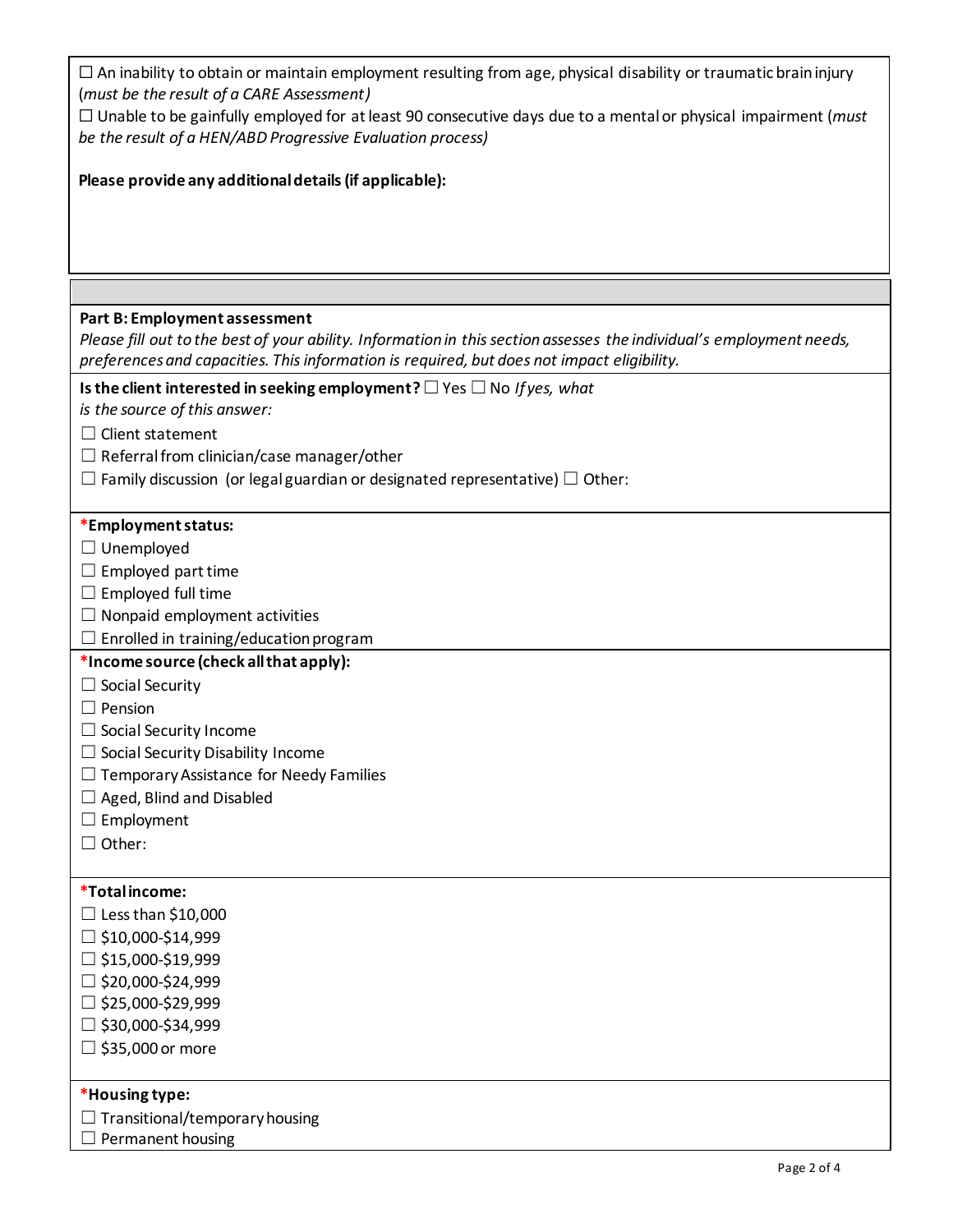| $\Box$ Not housed (homeless)                                                                                                                                                     |  |  |  |  |
|----------------------------------------------------------------------------------------------------------------------------------------------------------------------------------|--|--|--|--|
| *If homeless, choose type:<br>$\Box$ Living in a place not meant for human habitation (e.g., car)<br>$\Box$ In an emergency shelter                                              |  |  |  |  |
| $\Box$ Homeless but admitted to a hospital or other institution for less than 30 days<br>$\Box$ At imminent risk of losing housing                                               |  |  |  |  |
| $\Box$ Evicted or foreclosed within 30 days with no future residence identified $\Box$ Couch surfing or doubled up<br>$\Box$ Other:                                              |  |  |  |  |
| Please identify what information indicates the individual would benefit from supported employment services<br>(check all that apply):                                            |  |  |  |  |
| $\Box$ Work history with gaps and poor job tenure                                                                                                                                |  |  |  |  |
| $\Box$ Unclear vocational goals                                                                                                                                                  |  |  |  |  |
| $\Box$ Poor prevocational skills (no resume, lacking interviewing skills, etc.)                                                                                                  |  |  |  |  |
| $\Box$ Client self-assessment of readiness for employment is low<br>$\Box$ Major health issues have affected employment consistently in past or potentially may affect in future |  |  |  |  |
| $\Box$ Client's stated request for ongoing support                                                                                                                               |  |  |  |  |
|                                                                                                                                                                                  |  |  |  |  |
| The above assessment information was obtained by (check all that apply):                                                                                                         |  |  |  |  |
| $\Box$ Client direct statements                                                                                                                                                  |  |  |  |  |
| $\Box$ Clinician/case manager/other assessment in referral to employment services                                                                                                |  |  |  |  |
| $\Box$ Other:                                                                                                                                                                    |  |  |  |  |
|                                                                                                                                                                                  |  |  |  |  |
|                                                                                                                                                                                  |  |  |  |  |
| Client strengths in terms of employment (check all that apply):<br>$\Box$ Motivation                                                                                             |  |  |  |  |
| $\Box$ Natural supports from family and friends                                                                                                                                  |  |  |  |  |
| $\Box$ Flexible in terms of job                                                                                                                                                  |  |  |  |  |
| $\exists$ Has own transportation                                                                                                                                                 |  |  |  |  |
| $\Box$ Educational attainment                                                                                                                                                    |  |  |  |  |
| $\Box$ Previous good experience in job of choice                                                                                                                                 |  |  |  |  |
| $\Box$ Good references                                                                                                                                                           |  |  |  |  |
| $\Box$ Has good job search skills                                                                                                                                                |  |  |  |  |
| $\Box$ Relates well interpersonally                                                                                                                                              |  |  |  |  |
| Client barriers that need to be addressed in terms of employment (check all that apply):                                                                                         |  |  |  |  |
| Note: These are areas for support, not disqualifiers or screen-out mechanisms for employment. $\Box$ Little                                                                      |  |  |  |  |
| family and friend support                                                                                                                                                        |  |  |  |  |
| $\Box$ Lacks own transportation                                                                                                                                                  |  |  |  |  |
| $\Box$ Poor educational attainment                                                                                                                                               |  |  |  |  |
| $\Box$ Little prior work experience                                                                                                                                              |  |  |  |  |
| Poor prior work experience<br>Ongoing substance abuse                                                                                                                            |  |  |  |  |
| Notes:                                                                                                                                                                           |  |  |  |  |
|                                                                                                                                                                                  |  |  |  |  |
|                                                                                                                                                                                  |  |  |  |  |